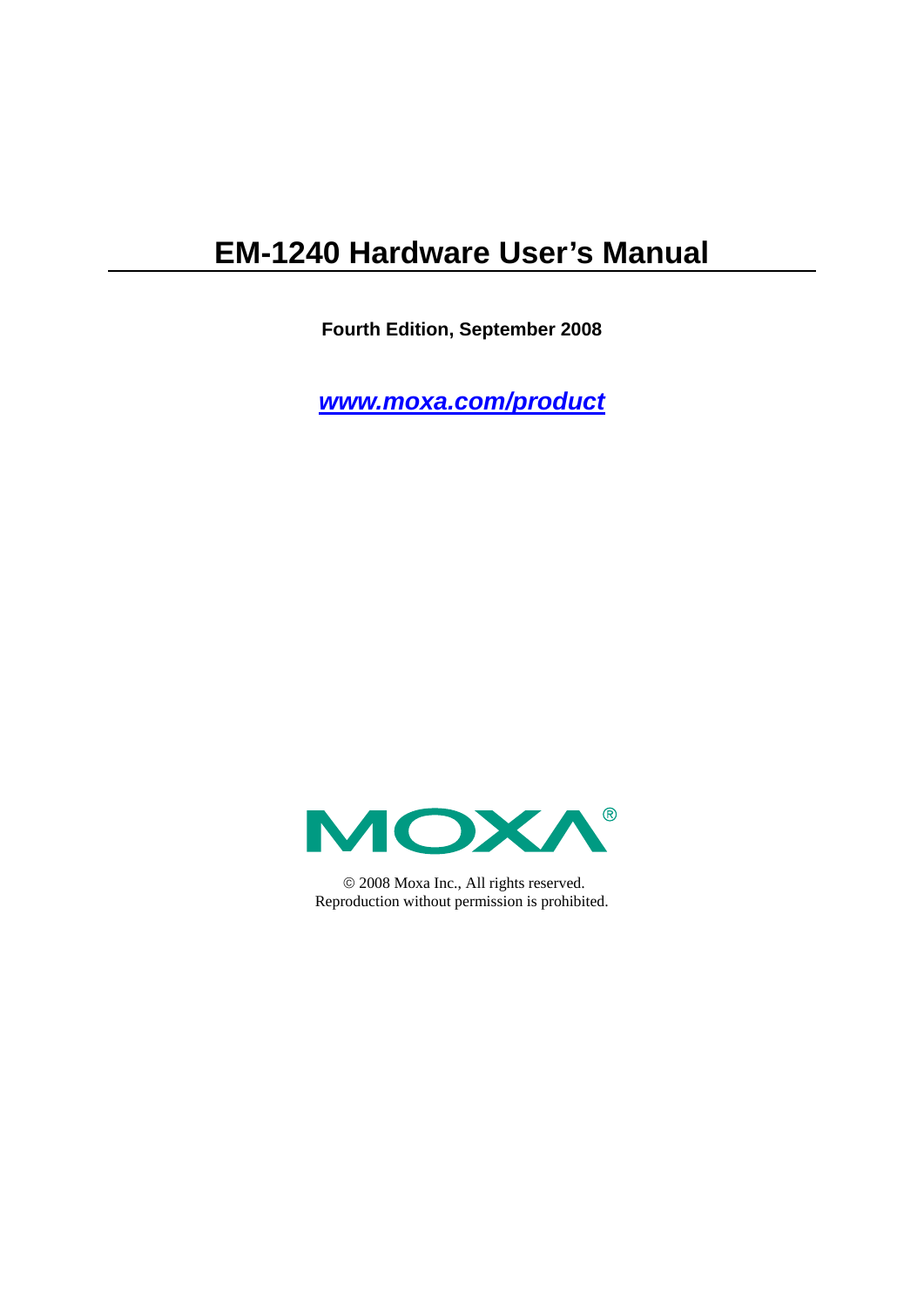# **EM-1240 Hardware User's Manual**

The software described in this manual is furnished under a license agreement and may be used only in accordance with the terms of that agreement.

### **Copyright Notice**

Copyright © 2008 Moxa Inc. All rights reserved. Reproduction without permission is prohibited.

### **Trademarks**

MOXA is a registered trademark of Moxa Inc. All other trademarks or registered marks in this manual belong to their respective manufacturers.

### **Disclaimer**

Information in this document is subject to change without notice and does not represent a commitment on the part of Moxa.

Moxa provides this document "as is," without warranty of any kind, either expressed or implied, including, but not limited to, its particular purpose. Moxa reserves the right to make improvements and/or changes to this manual, or to the products and/or the programs described in this manual, at any time.

Information provided in this manual is intended to be accurate and reliable. However, Moxa assumes no responsibility for its use, or for any infringements on the rights of third parties that may result from its use.

This product might include unintentional technical or typographical errors. Changes are periodically made to the information herein to correct such errors, and these changes are incorporated into new editions of the publication.

### **Technical Support Contact Information [www.moxa.com/support](http://www.moxa.com/support)**

### Moxa Americas:

Toll-free: 1-888-669-2872 Tel: +1-714-528-6777 Fax:  $+1-714-528-6778$ 

### Moxa China (Shanghai office): Toll-free: 800-820-5036 Tel: +86-21-5258-9955

 $Fax: +86-10-6872-3958$ 

### Moxa Europe:

Tel: +49-89-3 70 03 99-0 Fax: +49-89-3 70 03 99-99 Moxa Asia-Pacific:

Tel: +886-2-8919-1230 Fax: +886-2-8919-1231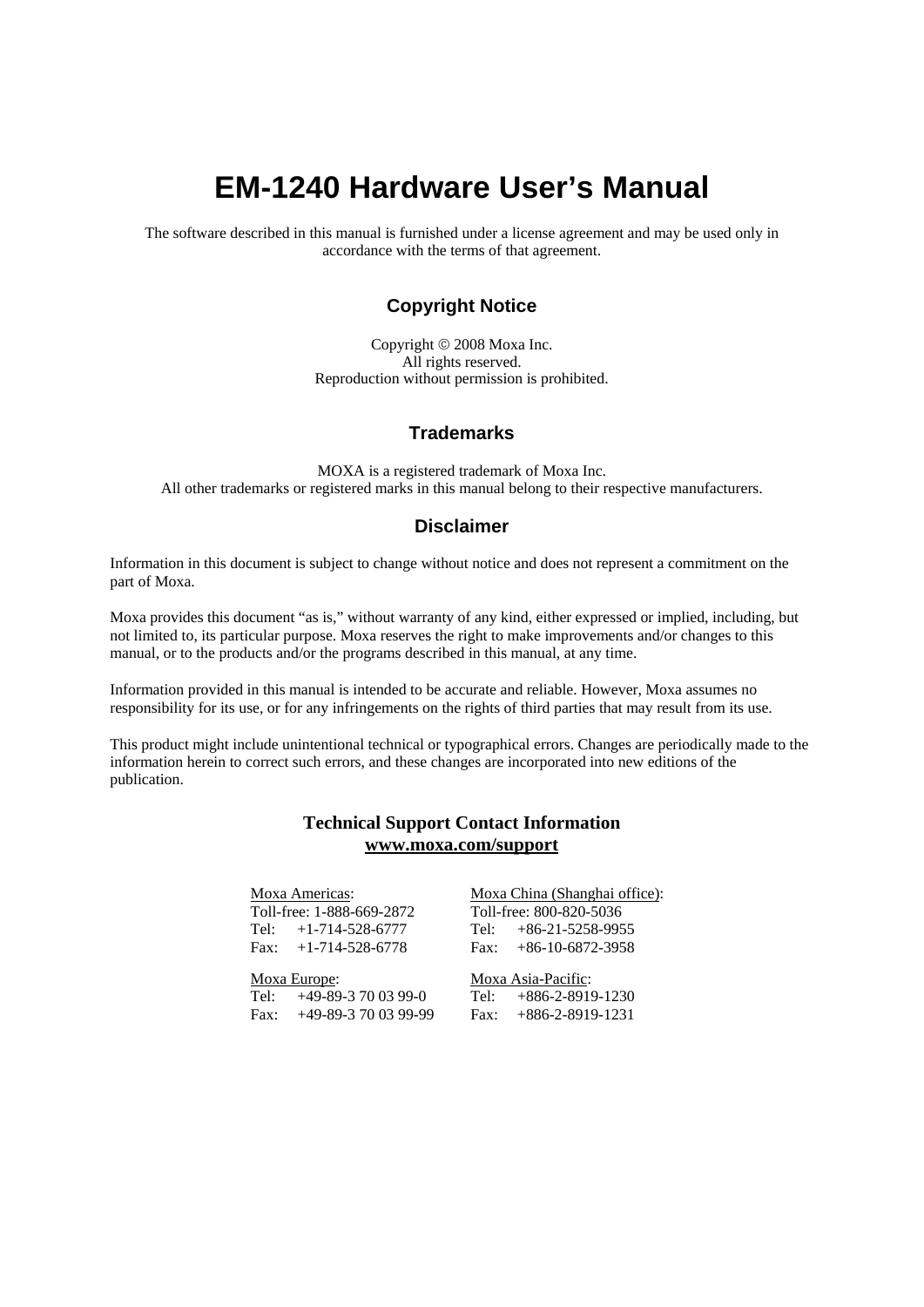# **Table of Contents**

| <b>Chapter 1</b> |  |
|------------------|--|
|                  |  |
|                  |  |
|                  |  |
|                  |  |
|                  |  |
|                  |  |
|                  |  |
| <b>Chapter 2</b> |  |
|                  |  |
|                  |  |
|                  |  |
|                  |  |
|                  |  |
|                  |  |
|                  |  |
|                  |  |
|                  |  |
| <b>Chapter 3</b> |  |
|                  |  |
|                  |  |
|                  |  |
|                  |  |
|                  |  |
|                  |  |
|                  |  |
|                  |  |
|                  |  |
|                  |  |
|                  |  |
|                  |  |
|                  |  |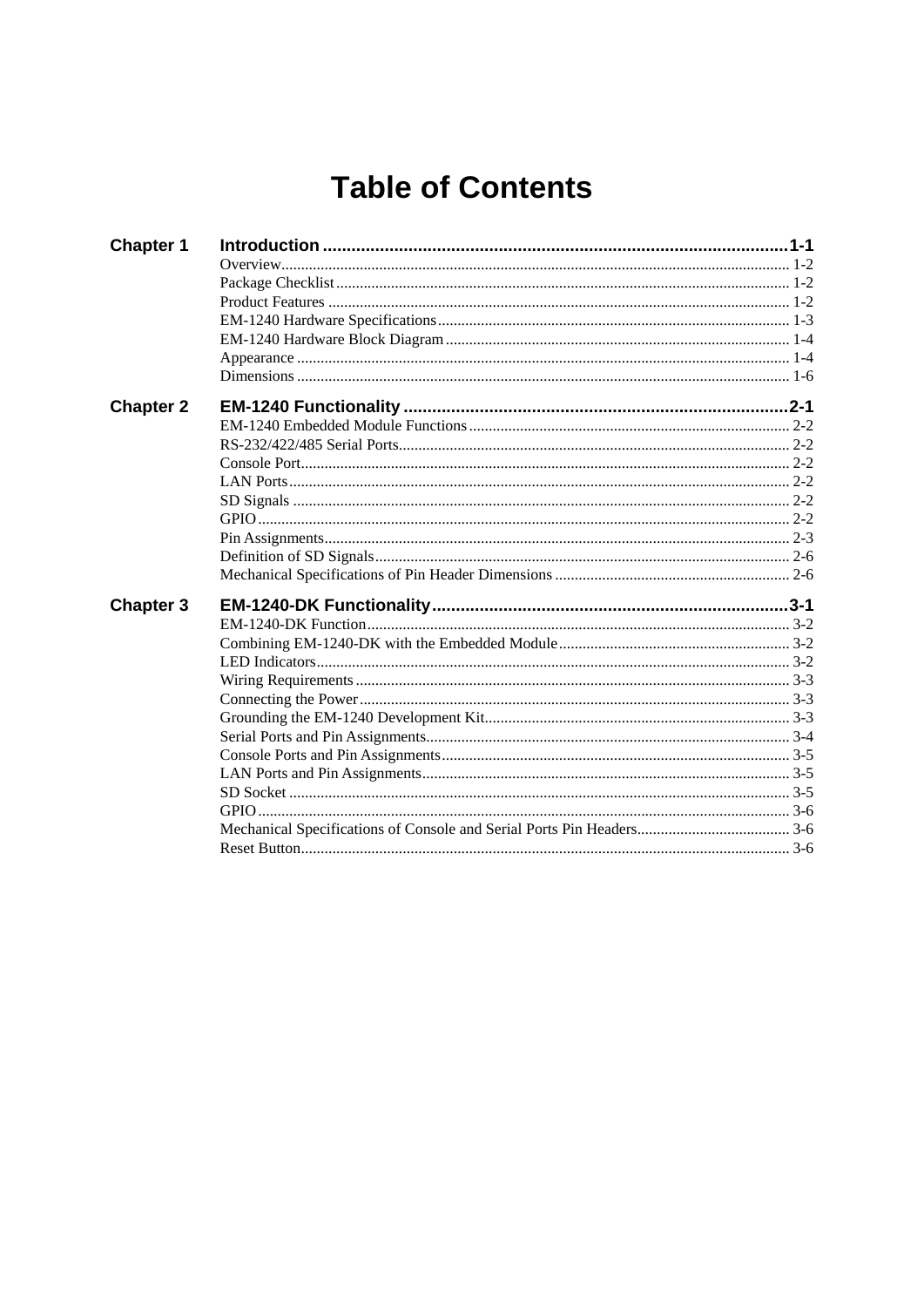# 1 **Introduction**

<span id="page-3-0"></span>Thank you for purchasing the Moxa EM-1240 Embedded Module. The product's features include 4 software-selectable RS-232/422/485 serial ports, two 10/100 Mbps Ethernet ports, and SD signals for external SD socket connection based on the Moxa ARM9 32-bit 192 MHz communication processor. These features make the EM-1240 ideal for the core module of an industrial embedded system design.

The EM-1240 Development Kit, which is designed for system and software program development at the system evaluation stage, is also available. The kit combines the EM-1240 and EM-1240-DK, which is the carrier board used to evaluate the EM-1240. The EM-1240's pre-installed ready-to-run μClinux Kernel 2.6 makes it easy to develop programs for any application.

In this manual, we introduce the hardware features and functions of the EM-1240 Embedded Module and the EM-1240 Development Kit. After a brief introduction of the hardware features, the manual focuses on installation and hardware configuration with device interfaces.

The following topics are covered in this chapter:

- **[Overview](#page-4-1)**
- **[Package Checklist](#page-4-2)**
- **[Product Features](#page-4-3)**
- **[EM-1240 Hardware Specifications](#page-5-1)**
- **[EM-1240 Hardware Block Diagram](#page-6-1)**
- **[Appearance](#page-6-2)**
- **[Dimensions](#page-8-1)**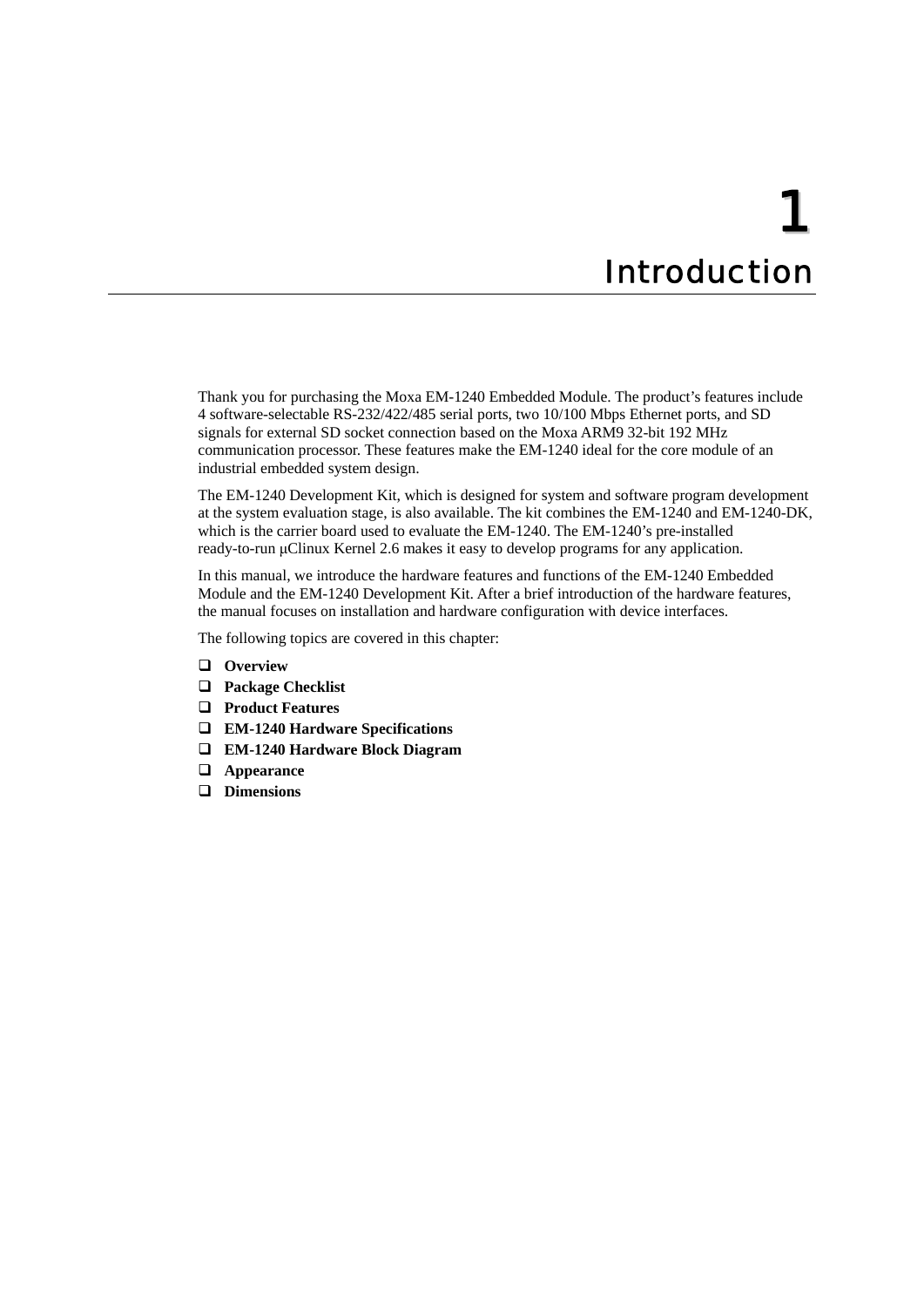### <span id="page-4-1"></span><span id="page-4-0"></span>**Overview**

The EM-1240 Embedded Module is designed for system integration and software development in industrial data applications. The module features 4 software-selectable RS-232/422/485 serial ports, two 10/100 Mbps Ethernet ports, and an SD function based on the Moxa ART ARM9 32-bit 192 MHz communication processor. In addition, you may order the EM-1240 Development Kit. The kit includes an EM-1240 embedded module, an EM-1240-DK carrier board, and the items needed for setting up a basic layout. The kit is makes it easy for users to evaluate the functionality of the EM-1240. You can develop and integrate specific systems on the module in advance to make the EM-1240 Embedded Module completely compatible with industrial systems and applications.

The pre-installed open Linux operating system makes the EM-1240 suitable for developing the control programs used on a standard PC. The software you develop for your own applications can be stored in the onboard Flash memory. The EM-1240 lets you build an application that has a powerful serial communication capability, but which is still small in size. The EM-1240 is suited for control systems that use a distributed, embedded architecture, such as those systems used for manufacturing automation, intelligent transportation systems, medical management, and data acquisition and control.

### <span id="page-4-2"></span>**Package Checklist**

The EM-1240 package includes the EM-1240 embedded module only. The EM-1240 Development Kit is available for evaluation purposes. The EM-1240 Development Kit package contains the following items:

- 1 EM-1240 Embedded Module
- y 1 EM-1240-DK, the carrier board of the EM-1240 Development Kit
- Ouick Installation Guide
- Document & Software CD
- Cross-over Ethernet cable
- Universal Power Adapter
- Warranty Statement

NOTE: *Notify your sales representative if any of the above items is missing or damaged.*

### <span id="page-4-3"></span>**Product Features**

The EM-1240 Embedded Module has the following features:

- Moxa ART ARM9 32-bit 192 MHz communication processor
- y 16 MB RAM and 8 MB Flash ROM onboard
- 4 software-selectable RS-232/422/485 serial ports
- Dual 10/100 Mbps Ethernet ports
- RS-232 serial console port (supports full signal and PPP)
- Ready-to-run μClinux Kernel 2.6.9 communication platform
- SD signals supported for external Secure Digital (SD) socket connection
- 10 GPIO reserved for system integration (to enable GPIO, SD must be disabled)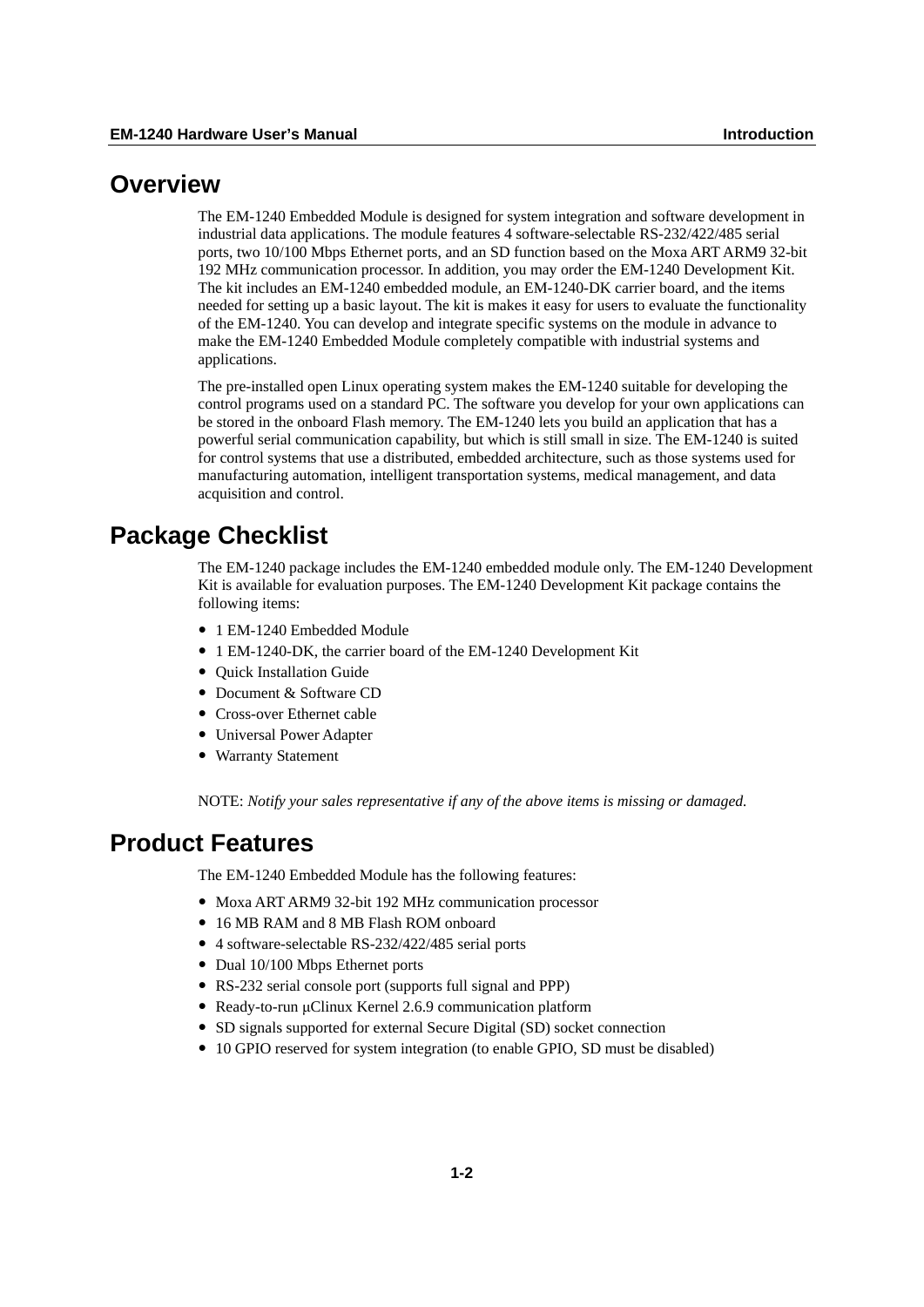# <span id="page-5-1"></span><span id="page-5-0"></span>**EM-1240 Hardware Specifications**

| <b>Model</b>                 | <b>EM-1240 Embedded Module</b>                                                                                                                                                                                                                                   |  |  |  |  |
|------------------------------|------------------------------------------------------------------------------------------------------------------------------------------------------------------------------------------------------------------------------------------------------------------|--|--|--|--|
| <b>CPU</b>                   | Moxa ART ARM9 32-bit 192 MHz processor                                                                                                                                                                                                                           |  |  |  |  |
| <b>RAM</b>                   | 16 MB                                                                                                                                                                                                                                                            |  |  |  |  |
| Flash                        | 8 MB                                                                                                                                                                                                                                                             |  |  |  |  |
| <b>LAN</b>                   | Auto-sensing $10/100$ Mbps $\times$ 2 Built-in 1.5 KV magnetic isolation                                                                                                                                                                                         |  |  |  |  |
|                              | Four serial ports that support RS-232/422/485 signals<br>RS-232 signals: TxD, RxD, DTR, DSR, RTS, CTS, DCD, GND<br>RS-422 signals: TxD+, TxD-, RxD+, RxD-, GND<br>4 wire RS-485 signals: TxD+, TxD-, RxD+, RxD-, GND<br>2 wire RS-485 signals: Data+, Data-, GND |  |  |  |  |
| <b>Serial Ports</b>          | Serial Protection: 15 KV ESD for all signals                                                                                                                                                                                                                     |  |  |  |  |
|                              | <b>Data bits:</b> 5,6,7,8                                                                                                                                                                                                                                        |  |  |  |  |
|                              | <b>Stop bits:</b> 1,1.5,2                                                                                                                                                                                                                                        |  |  |  |  |
|                              | Parity: None, even, odd, space, mark                                                                                                                                                                                                                             |  |  |  |  |
|                              | Flow Control: RTC/CTS, XON/XOFF                                                                                                                                                                                                                                  |  |  |  |  |
|                              | Speed: 50 bps to 921.6 Kbps, support Any Baudrate                                                                                                                                                                                                                |  |  |  |  |
| <b>Serial Console</b>        | RS-232 $\times$ 1, full signals, supports PPP                                                                                                                                                                                                                    |  |  |  |  |
| <b>Storage Expansion</b>     | SD signals for external Secure Digital (SD) socket connection                                                                                                                                                                                                    |  |  |  |  |
| <b>GPIO</b>                  | $GPIO \times 10$ (to enable GPIO, SD must be disabled.)                                                                                                                                                                                                          |  |  |  |  |
| <b>Real-time Clock</b>       | Yes                                                                                                                                                                                                                                                              |  |  |  |  |
| <b>Watchdog Timer</b>        | Yes                                                                                                                                                                                                                                                              |  |  |  |  |
| <b>Buzzer Signals</b>        | Buzzer signals reserved for external buzzer connection                                                                                                                                                                                                           |  |  |  |  |
| <b>LED</b> Signals           | Reserve signals for the following LED connections: System:<br><b>Ready</b> $\times$ 1<br><b>LAN:</b> $10M/Link \times 2$ , $100M/Link \times 2$<br><b>Serial:</b> $TxD \times 4$ , $RxD \times 4$                                                                |  |  |  |  |
| <b>Reset Signal</b>          | Reserve signal for external "Reset to Default" button connection                                                                                                                                                                                                 |  |  |  |  |
| <b>Power Input</b>           | Accept external 5 VDC through pin header                                                                                                                                                                                                                         |  |  |  |  |
| Dimensions $(W \times L)$    | $90 \times 80$ mm                                                                                                                                                                                                                                                |  |  |  |  |
| <b>Operating Temperature</b> | $-10$ to 60 $\rm{^{\circ}C}$ (14 to 141 $\rm{^{\circ}F}$ ), 5 to 95%RH                                                                                                                                                                                           |  |  |  |  |
| <b>Storage Temperature</b>   | -20 to 80 $^{\circ}$ C (-4 to 176 $^{\circ}$ F), 5 to 95%RH                                                                                                                                                                                                      |  |  |  |  |
| <b>Module Interface</b>      | Two $2 \times 28$ pin-headers; pitch: $1.27 \times 1.27$ (mm)                                                                                                                                                                                                    |  |  |  |  |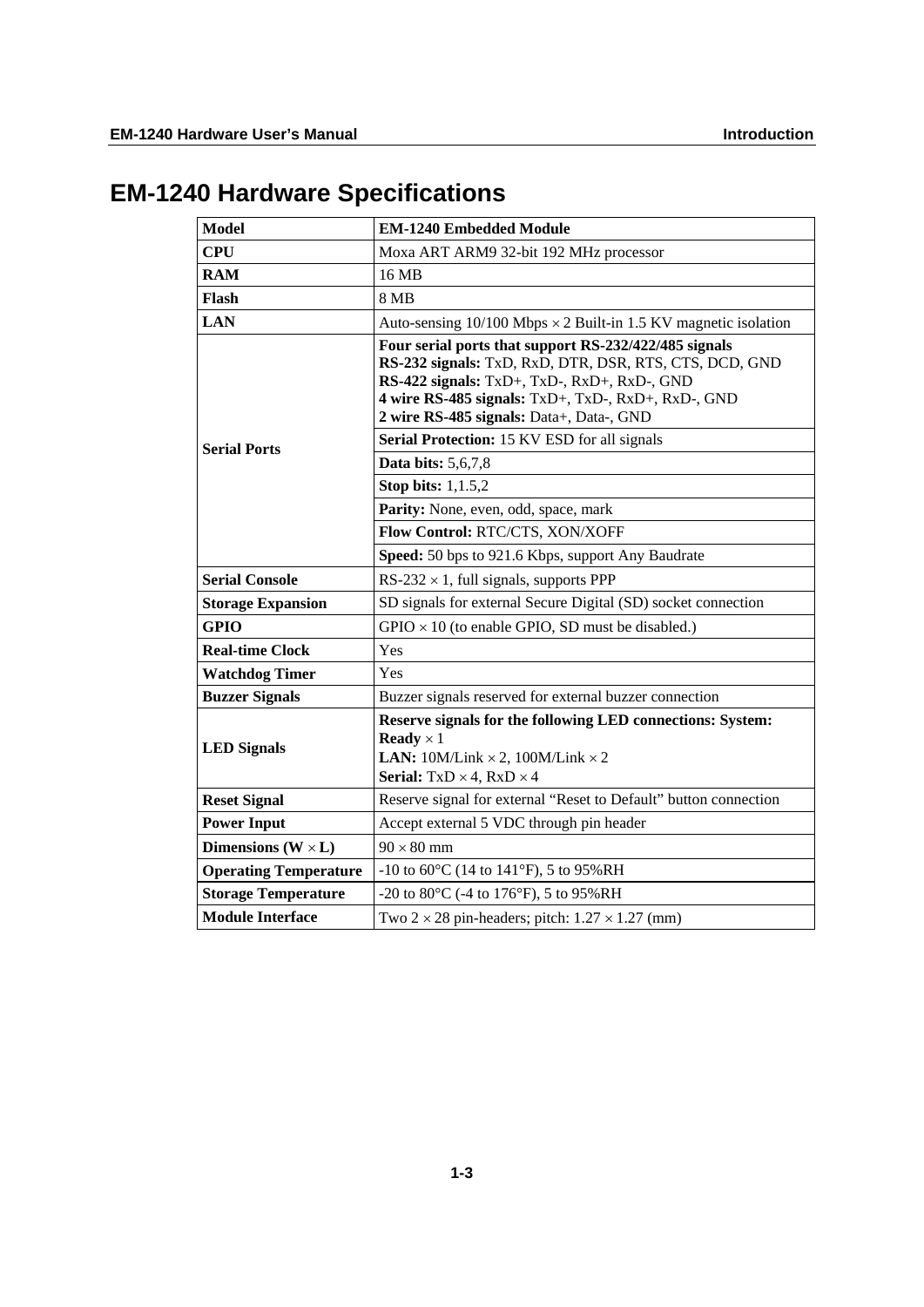# <span id="page-6-1"></span><span id="page-6-0"></span>**EM-1240 Hardware Block Diagram**



## <span id="page-6-2"></span>**Appearance**

**EM-1240 Development Kit: EM-1240 Embedded Module + EM-1240-DK, carrier board of EM-1240 Development Kit** 

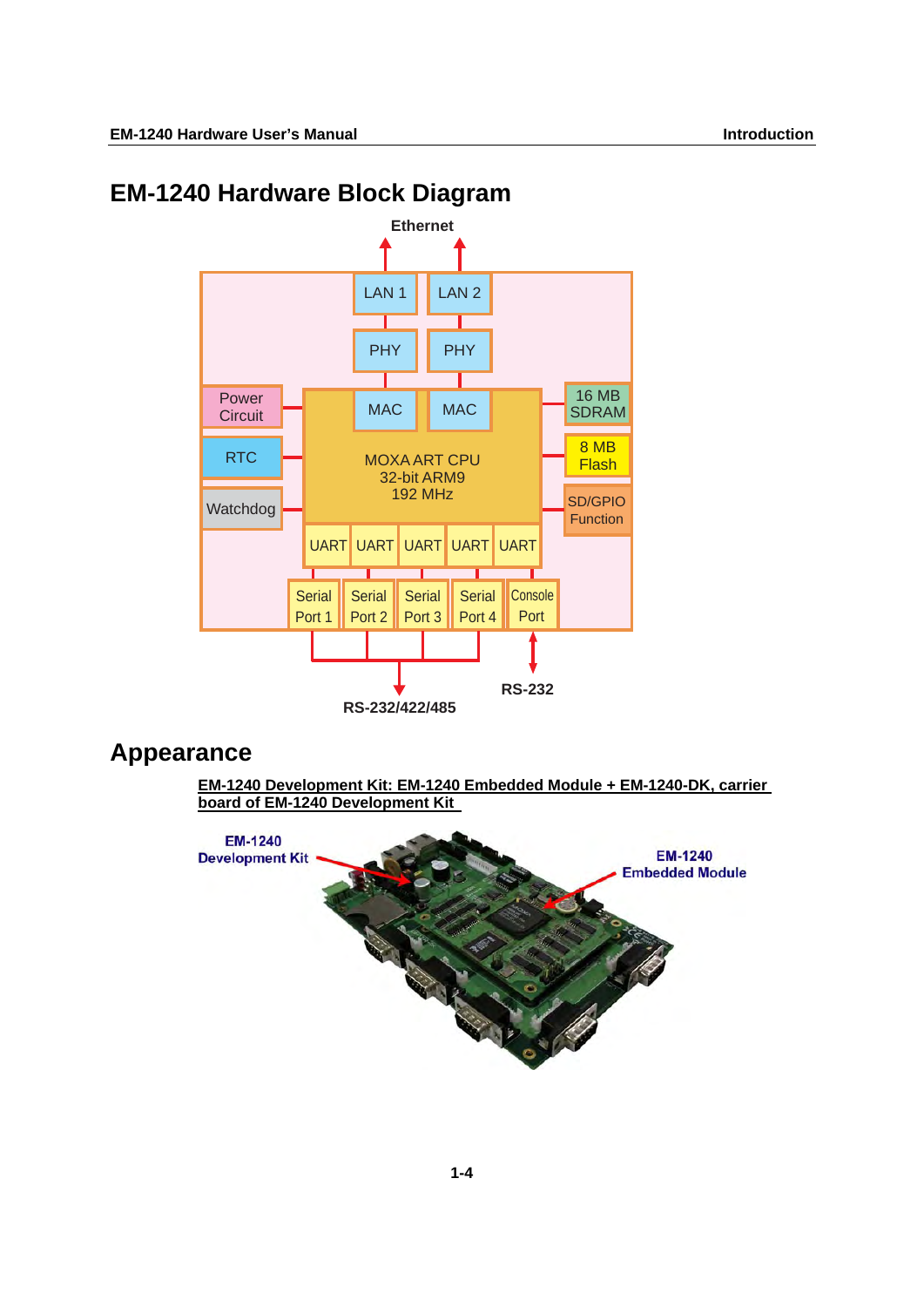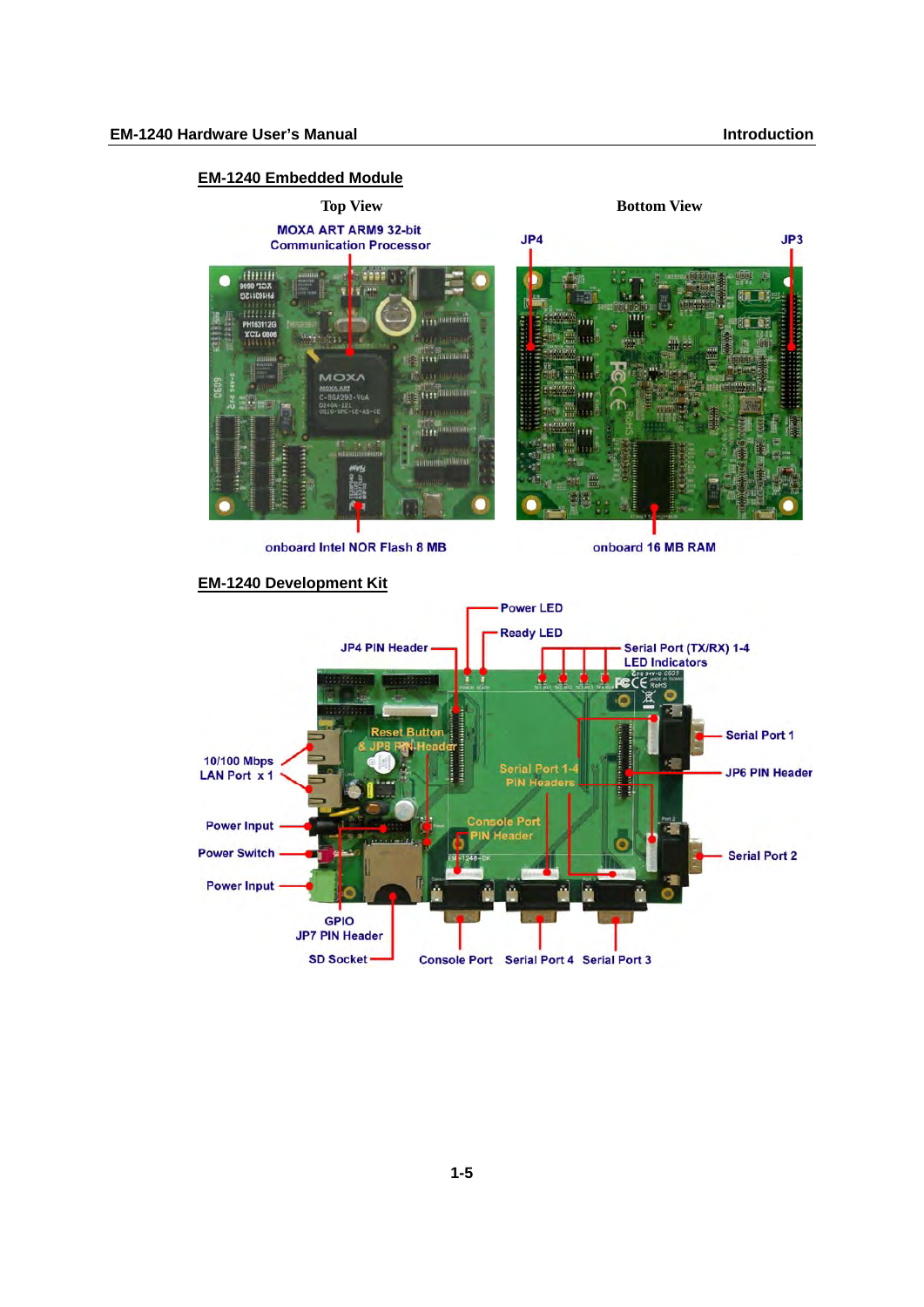# <span id="page-8-1"></span><span id="page-8-0"></span>**Dimensions**

**EM-1240 Embedded Module**



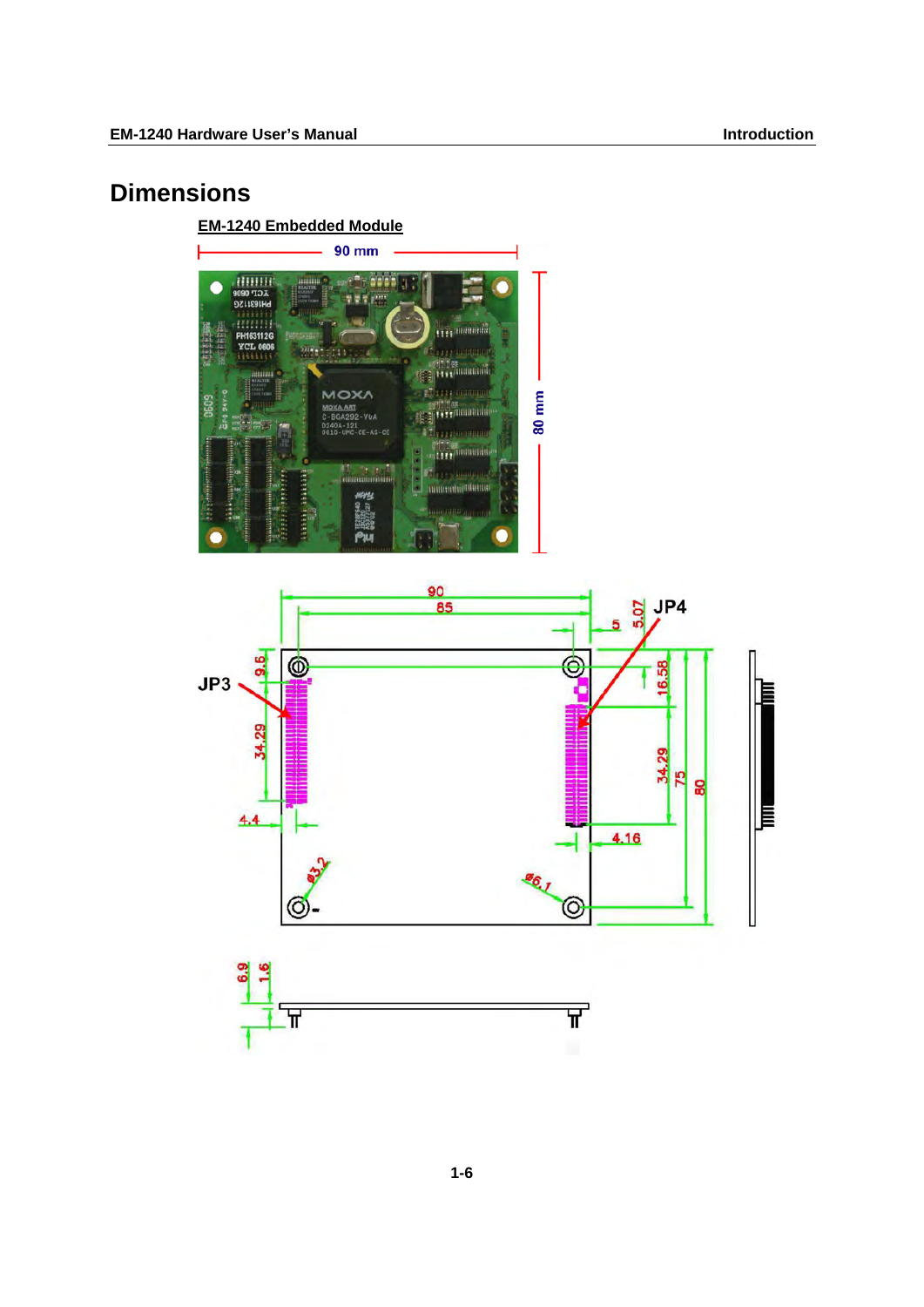

### **EM-1240-DK, Carrier board of EM-1240 Development Kit**

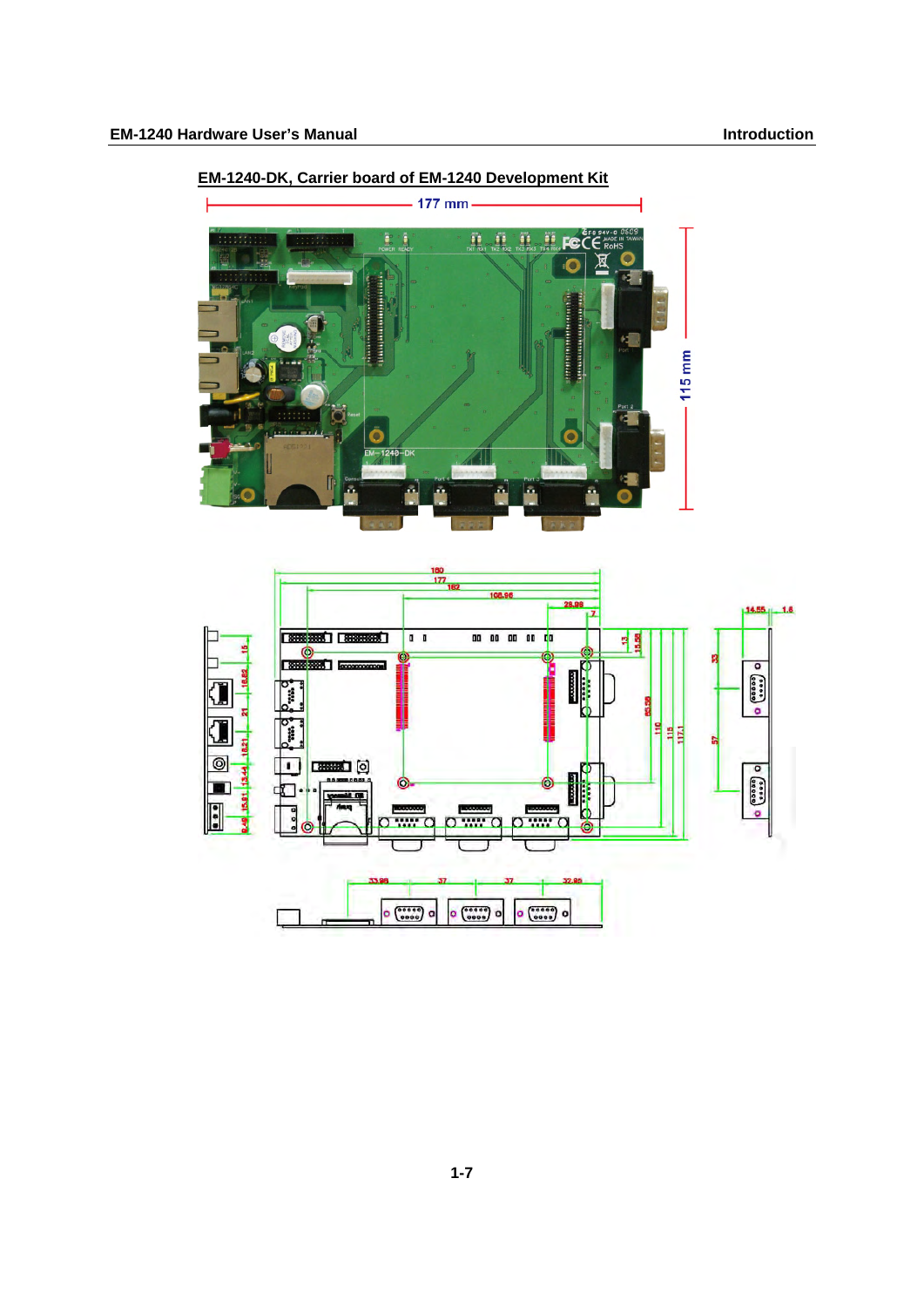# **EM-1240 Functionality**

<span id="page-10-0"></span>In this chapter, we explain the basic features of the EM-1240 Embedded Module. The following topics are covered:

- **[EM-1240 Embedded Module Functions](#page-11-1)**
- **[RS-232/422/485 Serial Ports](#page-11-2)**
- **[Console Port](#page-11-3)**
- **[LAN Ports](#page-11-4)**
- **[SD Signals](#page-11-5)**
- **[GPIO](#page-11-6)**
- **[Pin Assignments](#page-12-1)**
- **[Definition of SD Signals](#page-15-1)**
- **[Mechanical Specifications of Pin Header Dimensions](#page-15-2)**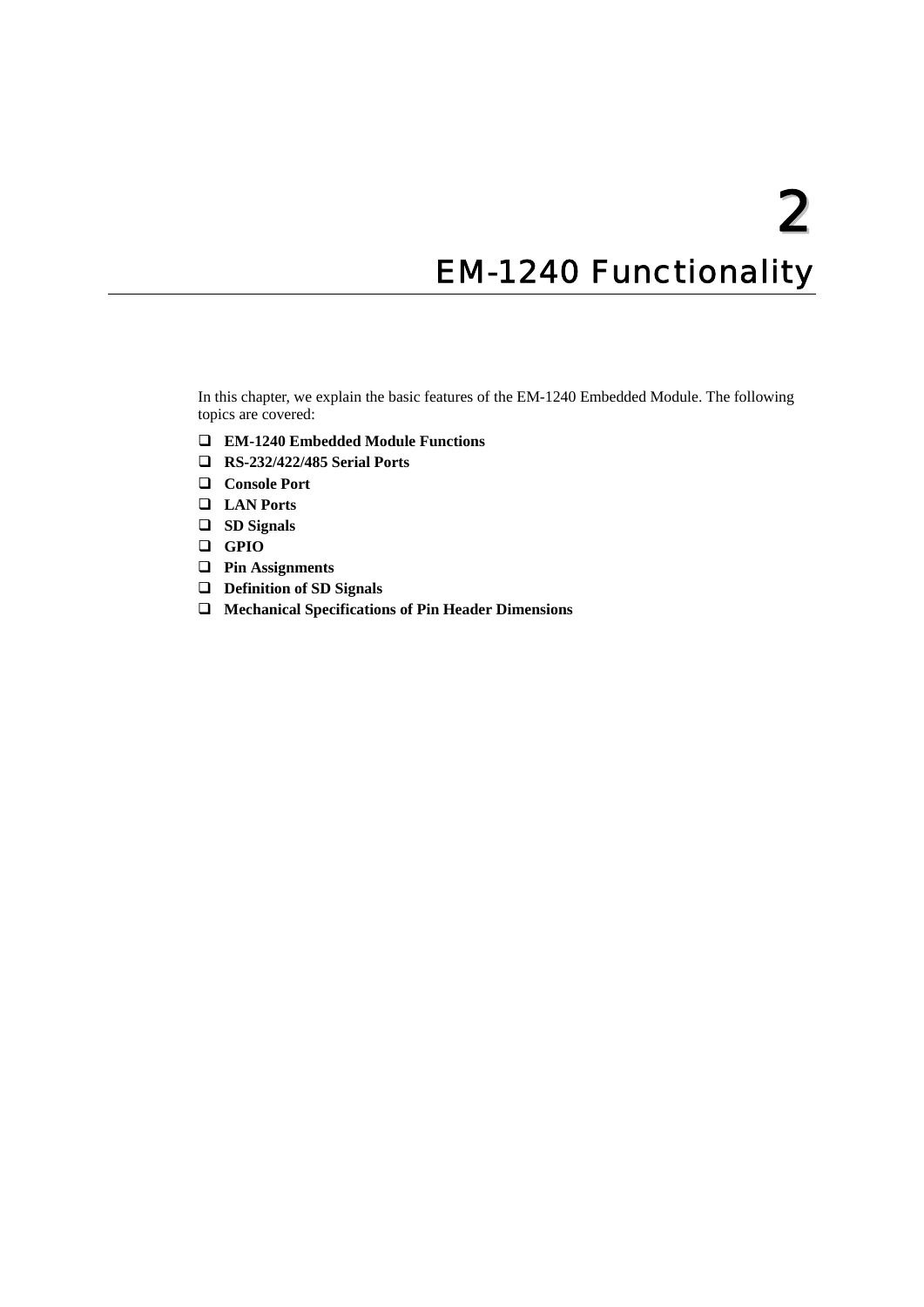### <span id="page-11-1"></span><span id="page-11-0"></span>**EM-1240 Embedded Module Functions**

The EM-1240 Embedded Module is designed to be integrated directly into the user's system and application. The module has four software-selectable RS-232/422/485 serial ports, dual 10/100 Mbps LAN ports, 1 RS-232 console port, and GPIO/SD signals. In addition, the EM-1240 uses the Moxa ART ARM9 32-bit 192 MHz communication processor, which ensures excellent performance for data transmission.

The pre-installed μClinux Kernel 2.6.9 makes it easy for users to develop programs for a variety of applications. The EM-1240 is an ideal solution for manufacturing automation, intelligent transportation monitoring, and remote device control.

### <span id="page-11-2"></span>**RS-232/422/485 Serial Ports**

The EM-1240 Embedded Module has 4 software-selectable RS-232/422/485 serial ports. Pin assignment diagrams are shown in a later section. The ports can be configured by software. Please refer to Software User's Manual for details.

### <span id="page-11-3"></span>**Console Port**

The EM-1240 Embedded Module has 1 console port for onsite configuration. However, it can also be used as a serial port with standard RS-232 interface and PPP function support. Refer to the Software User's Manual for details.

### <span id="page-11-4"></span>**LAN Ports**

The EM-1240 Embedded Module has 2 10/100 Mbps LAN ports that can be used to set up a redundant Ethernet network for non-stop operation, and the on-board transformer provides 1.5 KV isolation protection.

### <span id="page-11-5"></span>**SD Signals**

The EM-1240 Embedded Module provides SD signals for storage expansion. Designers can use these signals to create an SD socket. Note that you can use a Secure Digital (SD) memory card compliant with the SD 1.0 standard to provide up to 1GB of additional memory space. However, the SD signals share the same mechanical layout with GPIO. When you enable the SD signals, the GPIO function will be disabled, and vice versa.

### <span id="page-11-6"></span>**GPIO**

The EM-1240 Embedded Module provides 10 software-selectable GPIOs. Note that users can choose to enable either the SD Signals or the GPIO function, but not both. When you enable the GPIO function, the SD Signals will be disabled.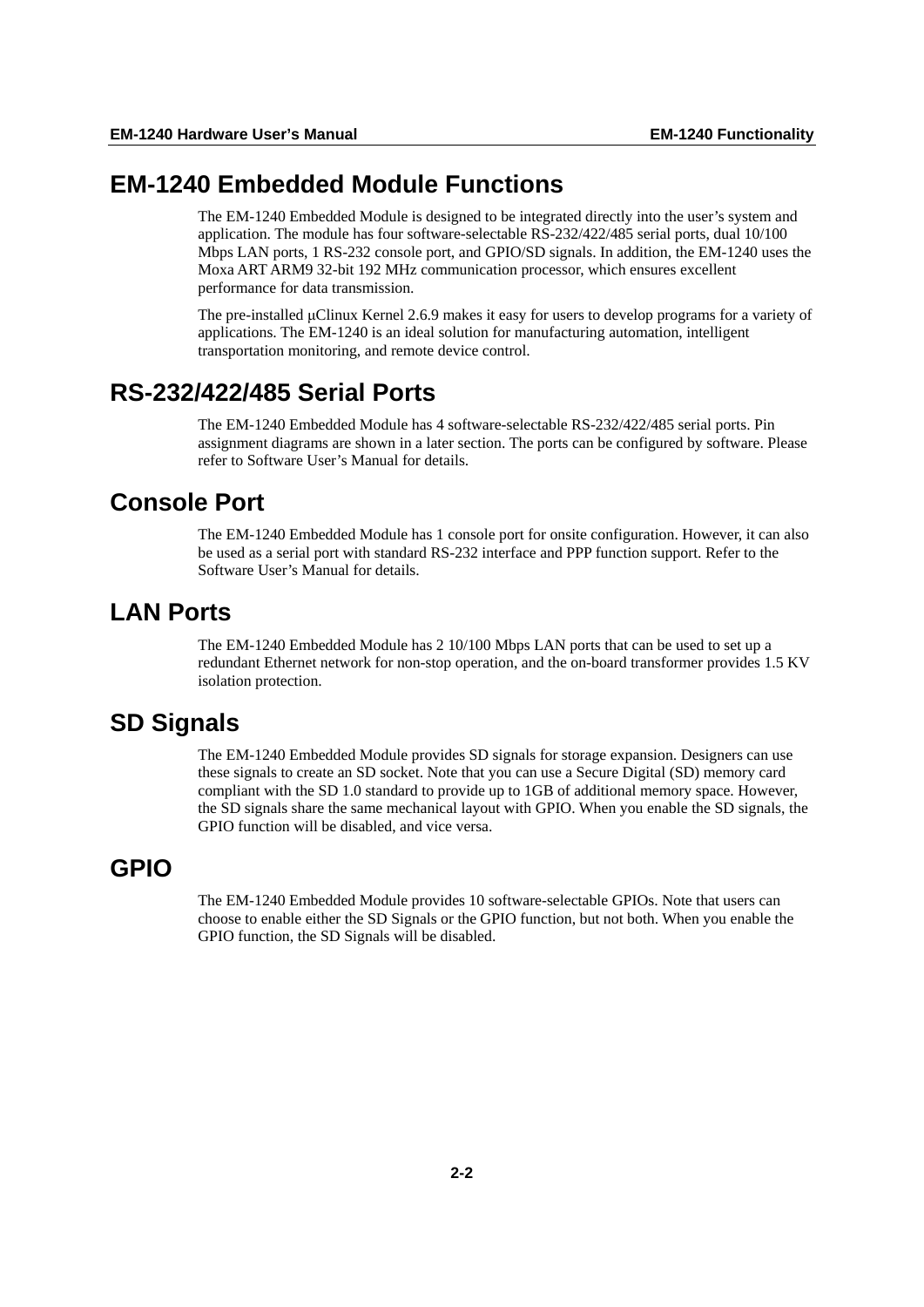# <span id="page-12-1"></span><span id="page-12-0"></span>**Pin Assignments**

There are two 56-pin pin headers on the EM-1240 embedded module. To use the EM-1240 Embedded Module to develop your own independent system, refer to the following tables for the pin assignments of jumpers JP3 and JP4.

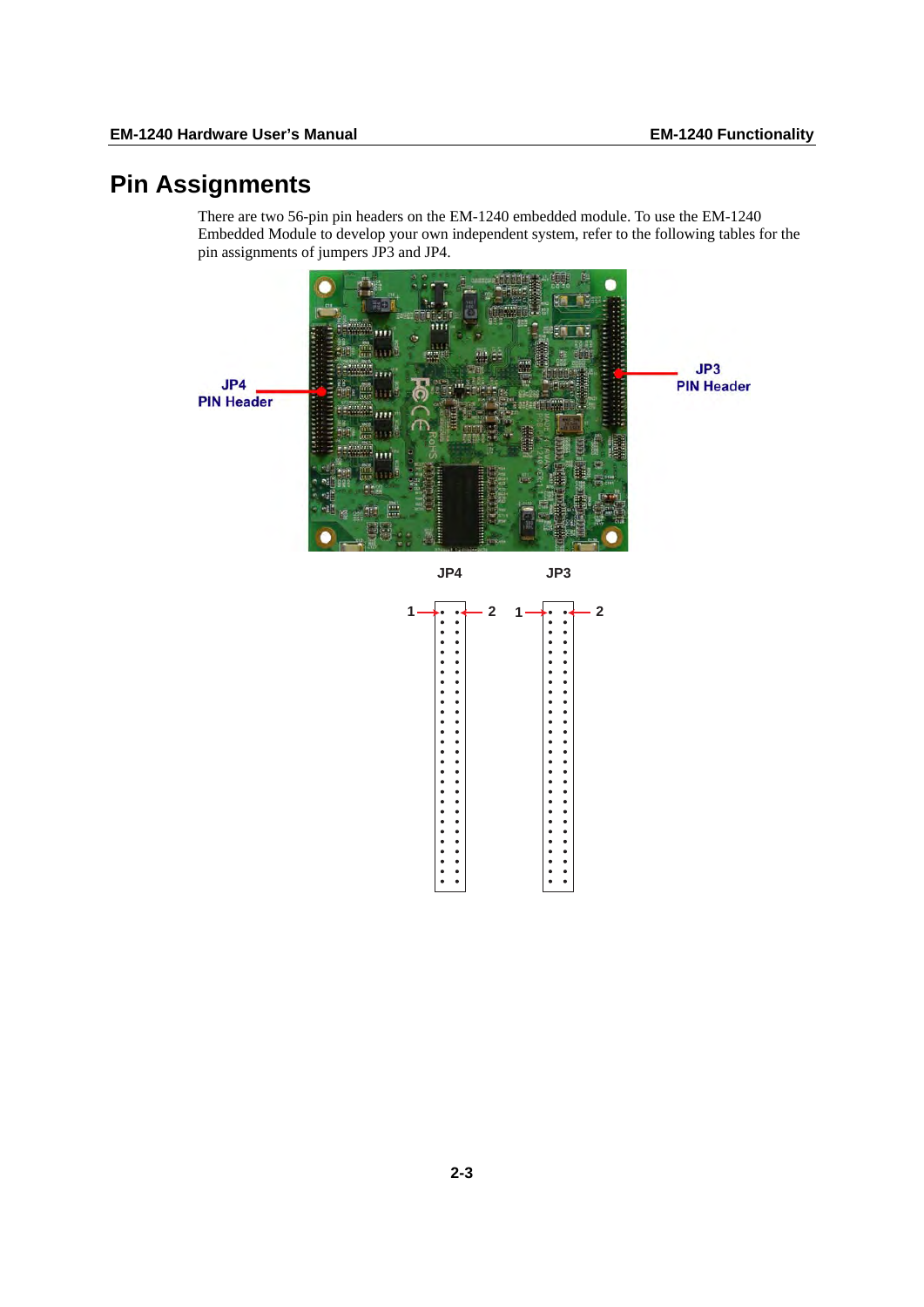### EM-1240 Hardware User's Manual **EM-1240** Functionality

| <b>Signals</b>       | JP3 Pin No.    |                         | <b>Signals</b>     |  |
|----------------------|----------------|-------------------------|--------------------|--|
| Eth0_TxD_out-        | 1              | $\overline{2}$          | Eth0_RxDjn-        |  |
| Eth0_TxD_out+        | 3              | $\overline{\mathbf{4}}$ | Eth0 RxD in+       |  |
| Eth0_LED_100M        | 5              | 6                       | Eth0_LED_10M       |  |
| Eth1_RxDjn-          | $\overline{7}$ | 8                       | Eth1_TxD_out-      |  |
| Eth1_RxDjn+          | 9              | 10                      | Eth1_TxD_out+      |  |
| Eth1_LED_100M        | 11             | 12                      | Eth1_LED_10M       |  |
| GPIO0 (I/O)          | 13             | 14                      | SW Reset           |  |
| <b>GPIO2 (I/O)</b>   | 15             | 16                      | <b>GPIO1 (I/O)</b> |  |
| <b>GPIO4 (I/O)</b>   | 17             | 18                      | <b>GPIO3 (I/O)</b> |  |
| <b>GPIO6 (I/O)</b>   | 19             | 20                      | <b>GPIO5 (I/O)</b> |  |
| GPIO8 (I/O)          | 21             | 22                      | GPIO7 (I/O)        |  |
| Buzzer (Beeper)      | 23             | 24                      | GPIO9 (I/O)        |  |
| LED_Ready (SW_RDY)   | 25             | 26                      | HW Reset (nReset)  |  |
| BLCM_DO (I/O)        | 27             | 28                      | BLCM_D1 (I/O)      |  |
| BLCM_D2 (I/O)        | 29             | 30                      | BLCM_D3 (I/O)      |  |
| <b>BLCM_D4 (I/O)</b> | 31             | 32                      | BLCM_D5 (I/O)      |  |
| BLCM_D6 (I/O)        | 33             | 34                      | BLCM_D7 (I/O)      |  |
| $D/I$ (LCM) (O)      | 35             | 36                      | R/W (LCM) (O)      |  |
| $E$ (LCM) (O)        | 37             | 38                      | BL (LCM) (O)       |  |
| CL (LCM) (O)         | 39             | 40                      | RST (LCM) (O)      |  |
| CS1 (LCM) (O)        | 41             | 42                      | CS2 (LCM) (O)      |  |
| <b>GND</b>           | 43             | 44                      | <b>GND</b>         |  |
| KEY_OUT0 (KEYPAD)    | 45             | 46                      | KEY_OUT1 (KEYPAD)  |  |
| KEY_OUT2 (KEYPAD)    | 47             | 48                      | KEY_OUT3 (KEYPAD)  |  |
| KEY_OUT4 (KEYPAD)    | 49             | 50                      | KEY_OUT5 (KEYPAD)  |  |
| KEY_I N0 (KEYPAD)    | 51             | 52                      | KEY_I N1 (KEYPAD)  |  |
| KEY_I N2 (KEYPAD)    | 53             | 54                      | KEY_I N3 (KEYPAD)  |  |
| <b>GND</b>           | 55             | 56                      | <b>GND</b>         |  |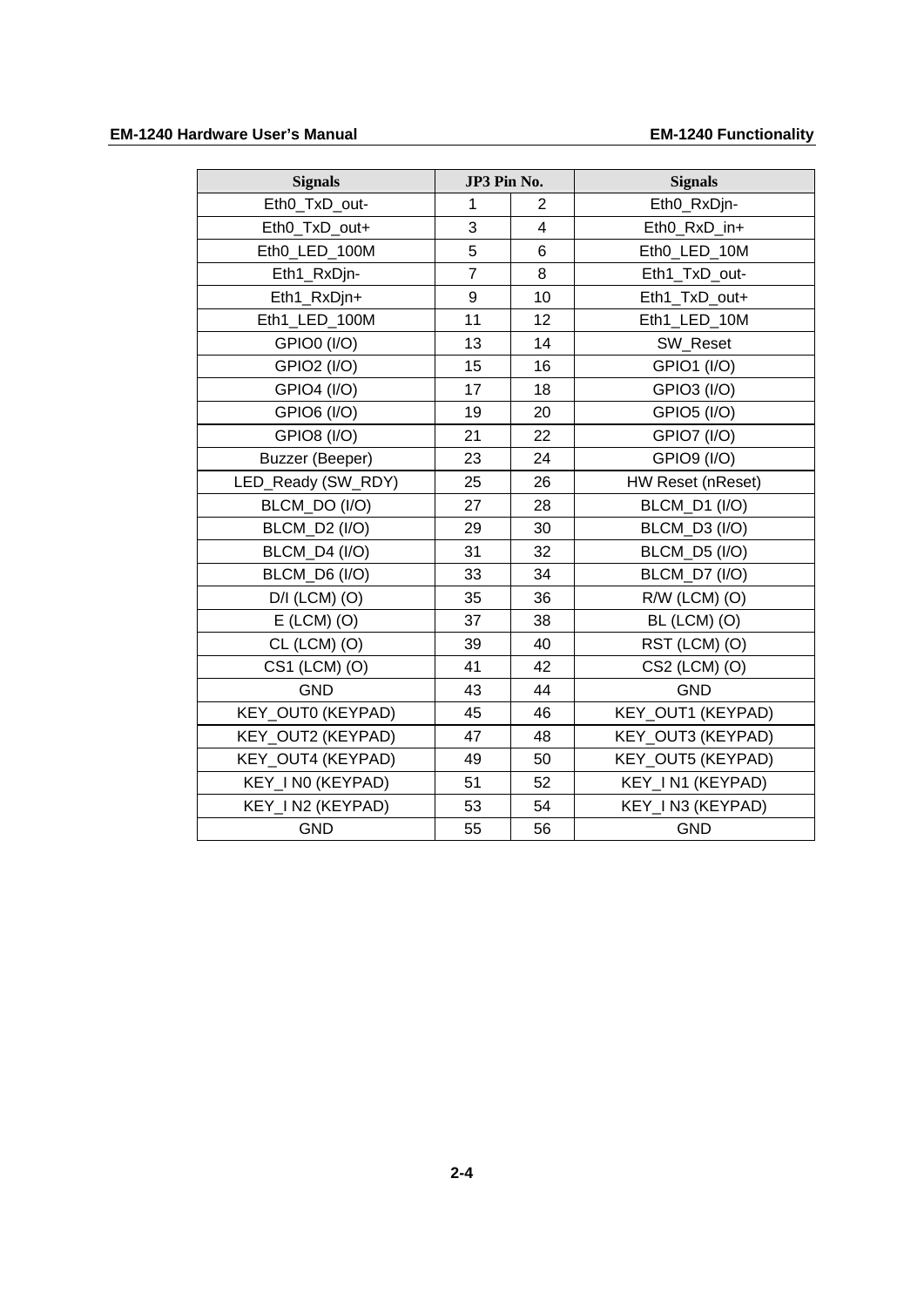| <b>Signals</b>       | JP4 Pin No.    |                | <b>Signals</b>       |
|----------------------|----------------|----------------|----------------------|
| <b>GND</b>           | 1              | $\overline{2}$ | <b>GND</b>           |
| VCC (5V)             | 3              | 4              | VCC (5V)             |
| VCC (5V)             | 5              | 6              | VCC (5V)             |
| <b>GND</b>           | $\overline{7}$ | 8              | <b>GND</b>           |
| <b>GND</b>           | 9              | 10             | RS-232: TxD0         |
|                      |                |                | RS-422: RXD0+        |
|                      |                |                | RS-485: Data0+       |
| RS-232: RxD0         | 11             | 12             | RS-232: CTS0         |
| RS-422: TXD0+        |                |                | RS-422: X            |
| RS-485: X            |                |                | RS-485: X            |
| RS-232: RTS0         | 13             | 14             | <b>RS-232: DSR0</b>  |
| RS-422: X            |                |                | RS-422: X            |
| RS-485: X            |                |                | RS-485: X            |
|                      |                |                |                      |
| <b>RS-232: DTR0</b>  | 15             | 16             | RS-232: DCD0         |
| RS-422: RXD0-        |                |                | RS-422: TXD0-        |
| RS-485: Data0-       |                |                | RS-485: X            |
| RS-232: RxD1         | 17             | 18             | RS-232: TxD1         |
| RS-422: TXD1+        |                |                | RS-422: RXD1+        |
| RS-485: X            |                |                | RS-485: Data1+       |
| RS-232: CTS1         | 19             | 20             | <b>RS-232: RTS1</b>  |
| RS-422: X            |                |                | RS-422: X            |
| RS-485: X            |                |                | RS-485: X            |
| RS-232: DSR1         | 21             | 22             | RS-232: DTR1         |
| RS-422: X            |                |                | RS-422: RXD1-        |
| RS-485: X            |                |                | RS-485: Data1-       |
| RS-232: DCD1         | 23             | 24             | RS-232: RTS2         |
| RS-422: TXD1-        |                |                | RS-422: X            |
| RS-485: X            |                |                | RS-485: X            |
| RS-232: RxD2         | 25             | 26             | RS-232: TxD2         |
| RS-422: TXD2+        |                |                | RS-422: RXD2+        |
| RS-485: X            |                |                | RS-485: Data2+       |
| RS-232: DCD2         | 27             | 28             | RS-232: DSR2         |
| RS-422: TXD2-        |                |                | RS-422: X            |
| RS-485: X            |                |                | RS-485: X            |
| <b>RS-232: DTR2</b>  | 29             | 30             | <b>RS-232: CTS2</b>  |
| RS-422: RXD2-        |                |                | RS-422: X            |
| RS-485: Data2-       |                |                | RS-485: X            |
| RS-232: RxD3         | 31             | 32             | RS-232: RTS3         |
| RS-422: TXD3+        |                |                | RS-422: X            |
| RS-485: X            |                |                | RS-485: X            |
| RS-232: DCD3         | 33             | 34             | RS-232: TxD3         |
| RS-422: TXD3-        |                |                | RS-422: RXD3+        |
| RS-485: X            |                |                | RS-485: Data3+       |
|                      |                |                |                      |
| RS-232: DSR3         | 35             | 36             | RS-232: DTR3         |
| RS-422: X            |                |                | RS-422: RXD3-        |
| RS-485: X            |                |                | RS-485: Data3-       |
| RS-232: CTS3         | 37             | 38             | TxD_Console (RS-232) |
| RS-422: X            |                |                |                      |
| RS-485: X            |                |                |                      |
| RxD Console (RS-232) | 39             | 40             | CTS_Console (RS-232) |
| RTS Console (RS-232) | 41             | 42             | DSR Console (RS-232) |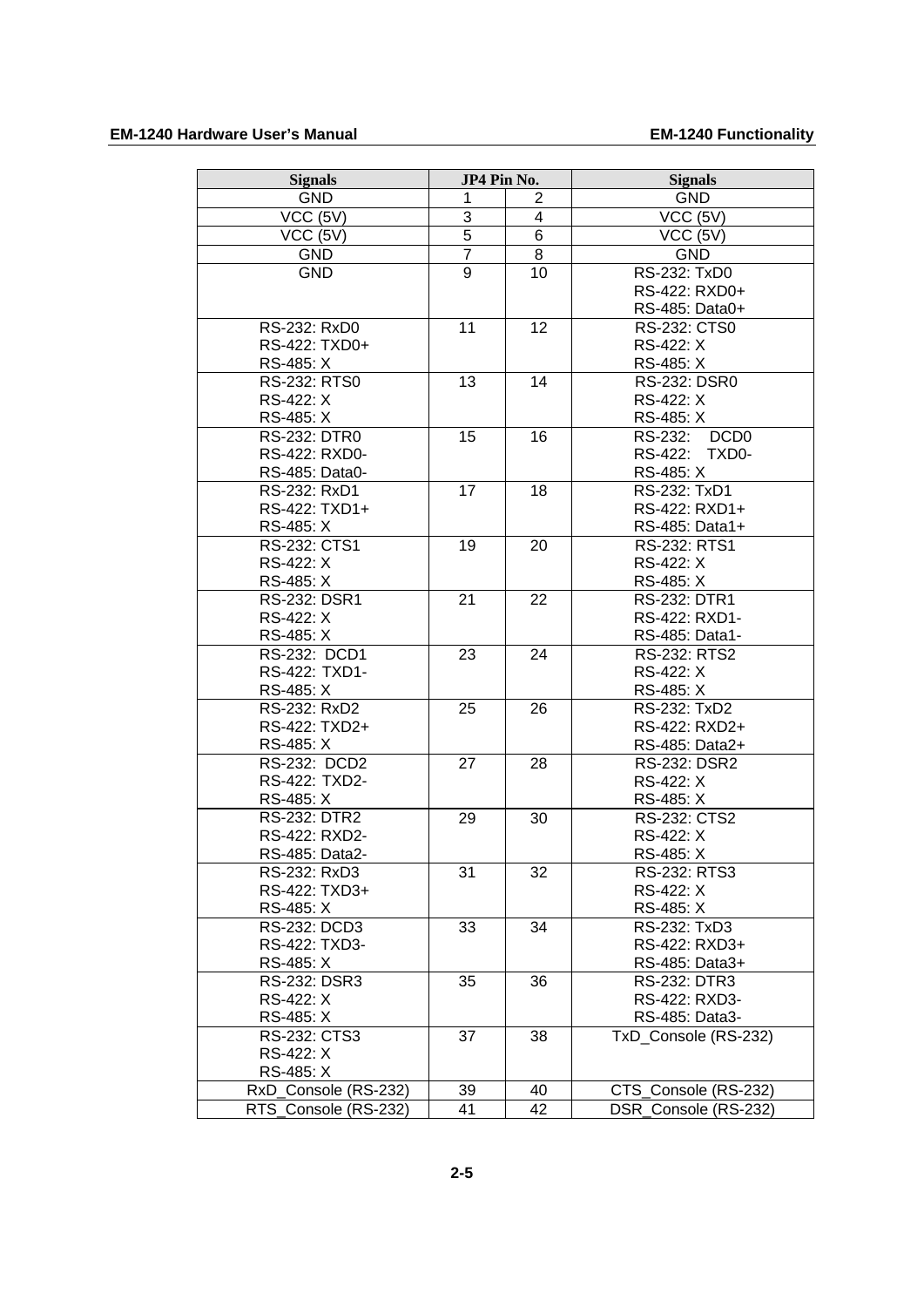<span id="page-15-0"></span>

| DTR_Console (RS-232) | 43 | 44 | DCD_Console (RS-232) |
|----------------------|----|----|----------------------|
| <b>GND</b>           | 45 | 46 | <b>GND</b>           |
| Serial LED Tx0       | 47 | 48 | Serial LED Rx0       |
| Serial LED Tx1       | 49 | 50 | Serial LED Rx1       |
| Serial LED Tx2       | 51 | 52 | Serial LED Rx2       |
| Serial LED Tx3       | 53 | 54 | Serial LED Rx3       |
| GND                  | 55 | 56 | GND                  |

# <span id="page-15-1"></span>**Definition of SD Signals**

The following table gives the definition of the SD signals. Note that the signal pins from the JP3 pin header share the same pin as the GPIO.

| <b>Signal Name</b> | <b>Direction</b>             | <b>GPIO</b>       | <b>Description</b>                          |  |
|--------------------|------------------------------|-------------------|---------------------------------------------|--|
| SD CLK             | Output                       | GPIO 7            | Clock signal to SD/MMC                      |  |
| SD CMD             | Bidirectional GPIO 2         |                   | Bidirectional line for command and response |  |
| SD DAT $<$ 3:0 $>$ | Bidirectional $ $ GPIO <6:3> |                   | Bidirectional line for read and write data  |  |
| SD_CD              | Input                        | GPIO 1            | Card detect                                 |  |
| SD_WP              | Input                        | GPIO <sub>0</sub> | Write protect                               |  |

# <span id="page-15-2"></span>**Mechanical Specifications of Pin Header Dimensions**

Refer to the following figures for the mechanical specifications of the Pin Header dimensions of the EM-1240 Embedded Module. The figures define the mechanical specifications of jumpers JP3 and JP4 on the EM-1240.



### Specifications Current Roting: 1Amp Insulation Resistance :  $5000M\Omega$  Min. Dietectric Withstanding: 500V AC Contact Resistance :  $20M\Omega$  Max. Operating Temperature :-40 $^{\circ}$ C to +105 $^{\circ}$ C Max Process Temp: 230°C for 30~60 sec. (260°C for 10 seconds)

Materials Contact Material : Phosphor Bronze Insulation Material : Polyester, UL 94V-0 Nylon



TOLERANCE: ±0.25mm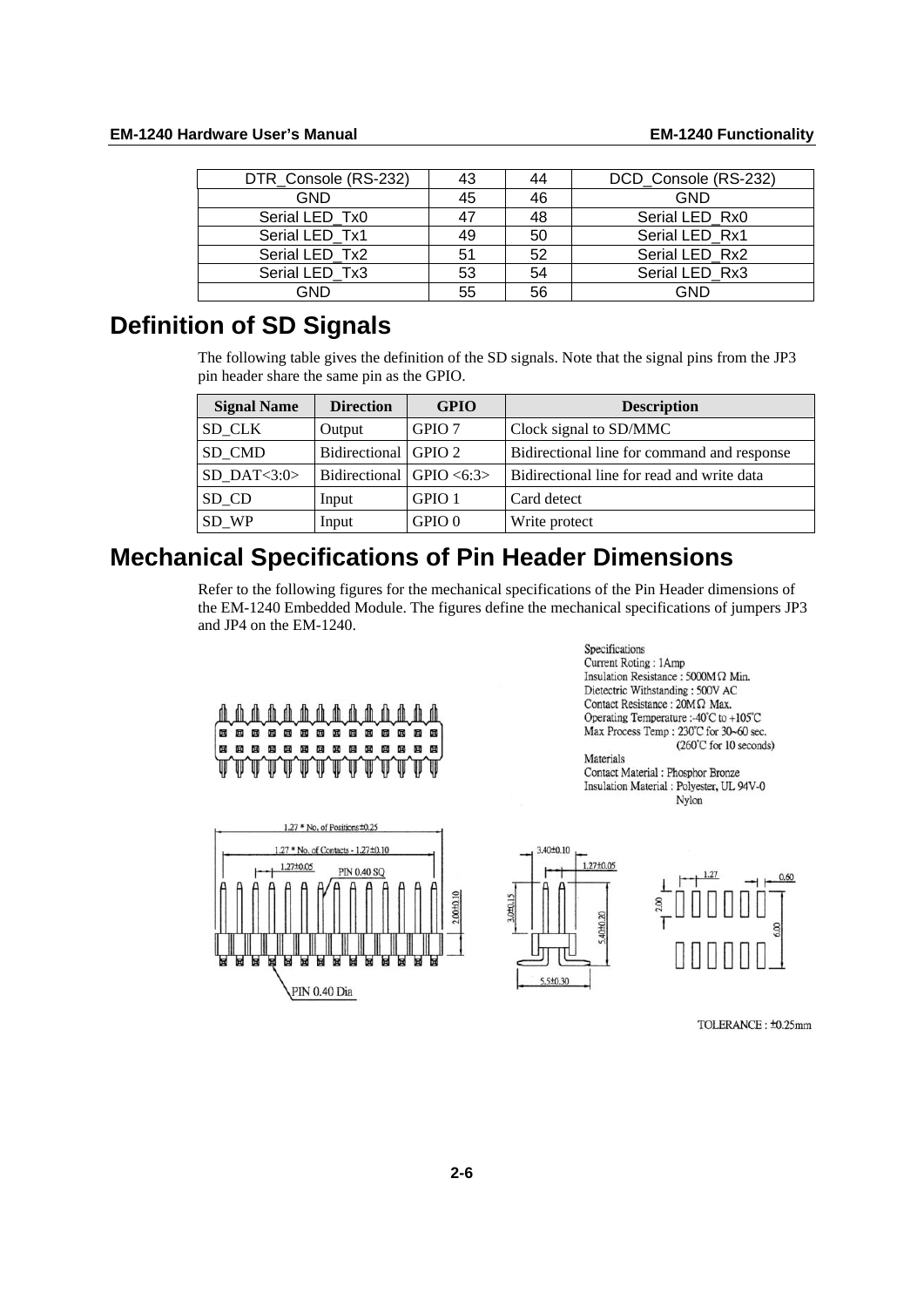# **EM-1240-DK Functionality**

<span id="page-16-0"></span>This chapter includes information about the EM-1240-DK (carrier board of the EM-1240 Development Kit).

This chapter covers the following topics:

- **[EM-1240-DK Function](#page-17-1)**
- **[Combining EM-1240-DK with the Embedded Module](#page-17-2)**
- **[LED Indicators](#page-17-3)**
- **[Wiring Requirements](#page-18-1)**
- **[Connecting the Power](#page-18-2)**
- **[Grounding the EM-1240 Development Kit](#page-18-3)**
- **[Serial Ports and Pin Assignments](#page-19-1)**
- **[Console Ports and Pin Assignments](#page-20-1)**
- **[LAN Ports and Pin Assignments](#page-20-2)**
- **[SD Socket](#page-20-3)**
- **[GPIO](#page-21-1)**
- **[Mechanical Specifications of Console and Serial Ports Pin Headers](#page-21-2)**
- **[Reset Button](#page-21-3)**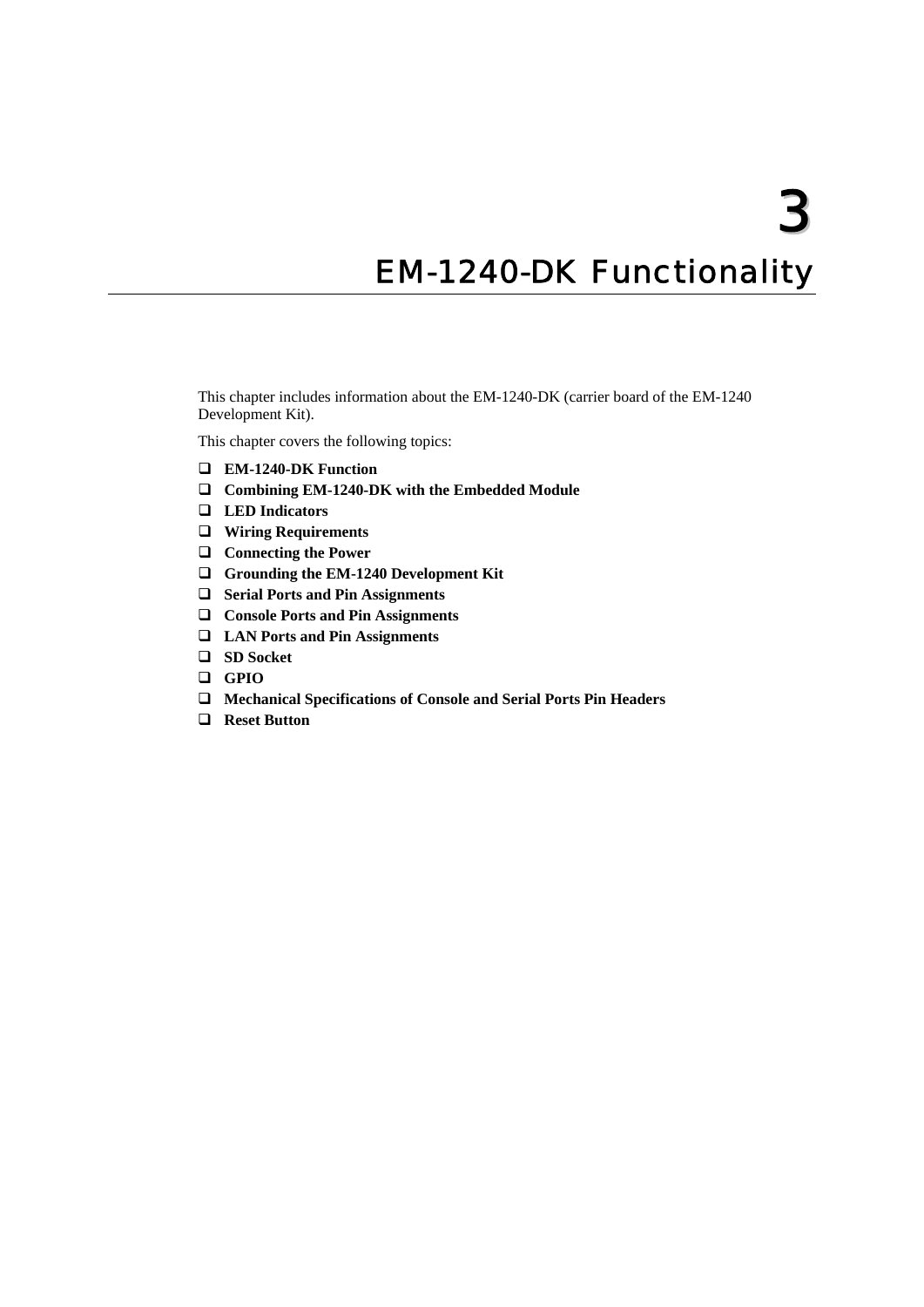### <span id="page-17-1"></span><span id="page-17-0"></span>**EM-1240-DK Function**

The EM-1240 Development Kit is a well-designed PCB board with complete layout. The kit helps users evaluate, develop, and integrate the EM-1240 Embedded Module into their systems and applications. Simply combine the EM-1240 Embedded Module with the Development Kit to start porting the relevant software, and create a solution for the applications you wish to implement.

Refer to the following picture for the basic layout of the EM-1240-DK.



## <span id="page-17-2"></span>**Combining EM-1240-DK with the Embedded Module**

Insert the EM-1240 Embedded Module vertically onto the EM-1240-DK. Note that the Pin marked "JP4" on the Embedded Module must be matched with the Pin marked "JP6" on the EM-1240-DK; and the Pin marked "JP3" on the Embedded Module must be matched with the Pin marked "JP4" on the EM-1240-DK. Be careful when installing the board to avoid damaging the pins.

### <span id="page-17-3"></span>**LED Indicators**

The following table explains the function of the LED indicators located on EM-1240-DK.

| <b>LED</b> Name | <b>LED Color</b> | <b>LED</b> Function                        |  |  |
|-----------------|------------------|--------------------------------------------|--|--|
| Power           | Green            | Power is on.                               |  |  |
| Ready           | Green            | Power is on and system functions normally. |  |  |
| $P1-P4(Tx)$     | Green            | Serial port 1-4 is transmitting data.      |  |  |
|                 | Off              | Serial port 1-4 is not transmitting data.  |  |  |
| $P1-P4(Rx)$     | Yellow           | Serial port 1-4 is receiving data.         |  |  |
|                 | Off              | Serial port 1-4 is not receiving data.     |  |  |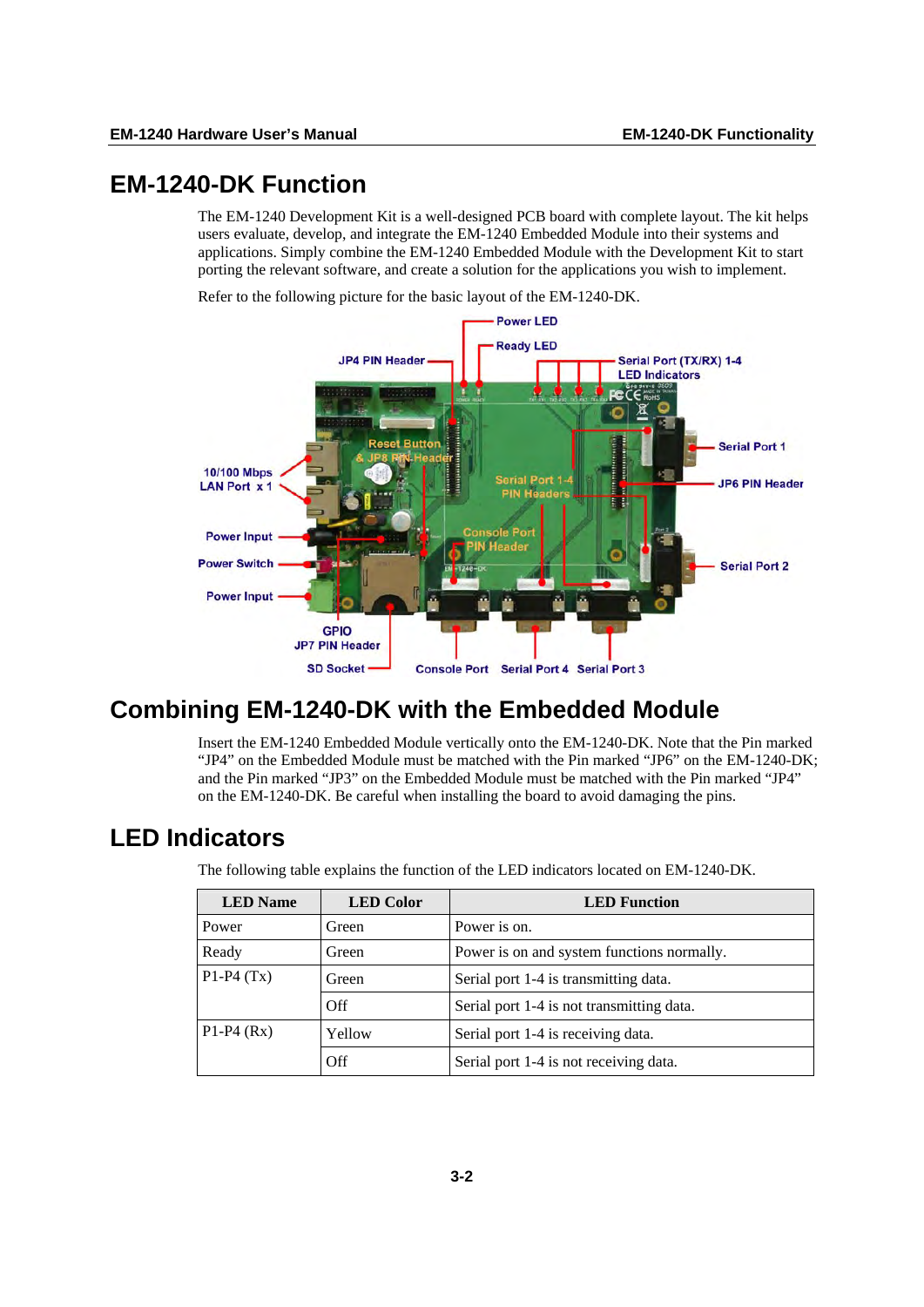### <span id="page-18-1"></span><span id="page-18-0"></span>**Wiring Requirements**

This section describes how to connect the EM-1240 Development Kit to serial devices.

You should heed the following common safety precautions before proceeding with the installation of any electronic device:

• Use separate paths to route wiring for power and devices. If power wiring and device wiring paths must cross, make sure the wires are perpendicular at the intersection point.

**NOTE:** Do not run signal or communication wiring and power wiring in the same wire conduit. To avoid interference, wires with different signal characteristics should be routed separately.

- Use the type of signal transmitted through a wire to determine which wires should be kept separate. The rule of thumb is that wiring that shares similar electrical characteristics can be bundled together.
- Keep input wiring and output wiring separate.
- It is advisable to label the wiring to all devices in the system.

Be sure to disconnect the power cord before installing and/or wiring your EM-1240 Development Kit.



# **ATTENTION**

### **Safety First!**

Be sure to disconnect the power cord before installing and/or wiring your EM-1240 Development Kit.

### **Wiring Caution!**

Calculate the maximum possible current in each power wire and common wire. Observe all electrical codes dictating the maximum current allowable for each wire size.

If the current goes above the maximum ratings, the wiring could overheat, causing serious damage to your equipment.

### **Temperature Caution!**

Be careful when handling EM-1240 Development Kit. When plugged in, EM-1240 Development Kit's internal components generate heat, and consequently the outer casing may feel hot to the touch.

### <span id="page-18-2"></span>**Connecting the Power**

You may use either a power jack or 3-pin terminal block for connecting the power. The power input range of the EM-1240-DK is from 12 to 48 VDC. Note that you may only use one power input source at the same time. DO NOT connect the power to both the power jack and terminal block simultaneously. You may use the power on-off switch to turn on and turn off the power to the Development Kit. If the power is properly supplied, the "Power" LED will light up immediately and the "Ready" LED will glow a solid green after a 25 to 30 second delay.

### <span id="page-18-3"></span>**Grounding the EM-1240 Development Kit**

Grounding and wire routing help limit the effects of noise due to electromagnetic interference (EMI). Run the ground wire from the ground screw to the grounding surface prior to connecting devices.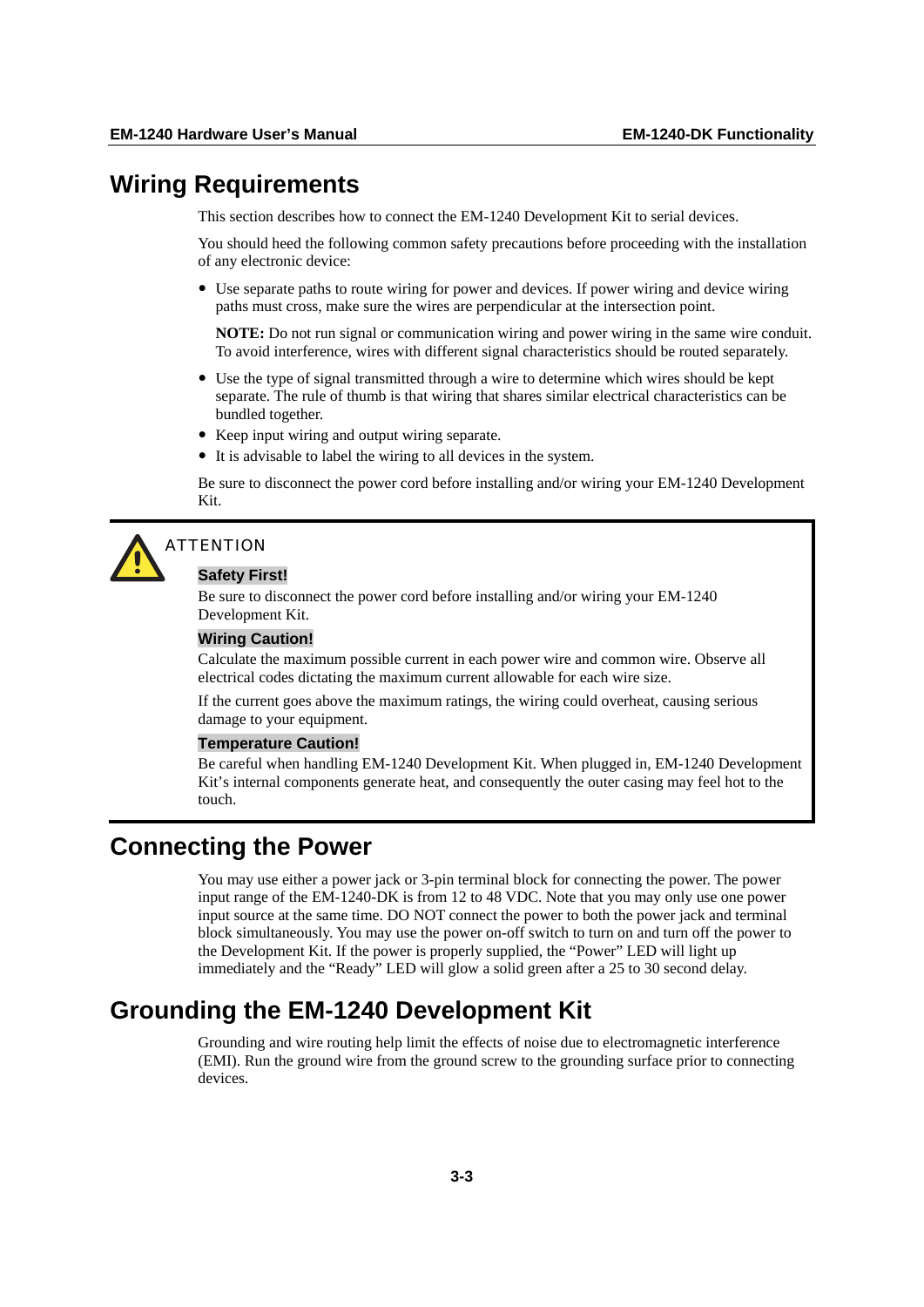<span id="page-19-0"></span>

### <span id="page-19-1"></span>**Serial Ports and Pin Assignments**

The EM-1240 Development Kit has 4 software-selectable serial ports. If you would like to connect to a serial device, use male DB9 connectors. They can be configured for RS-232/422/485 by software. Refer to the Software User's Manual for details. Furthermore, you may also use serial port pin headers to extend the serial port with other devices using a homemade cable. Simply connect one end of the cable to serial port pin header and the other end of the cable to other device. Pay attention to the cable length for the various serial communication standards. Refer to the following figure for pinouts and pin assignments of the DB9 connector and pin header.

| <b>Pin Header</b><br>J1/J3/J4/J6 |                          |                |               | <b>Male DB9 Port</b><br>1 2 3 4 5 |                         |                         |
|----------------------------------|--------------------------|----------------|---------------|-----------------------------------|-------------------------|-------------------------|
| <b>DCD</b><br><b>RxD</b><br>TxD  | 1<br>$\overline{2}$<br>3 |                | 6789          |                                   |                         |                         |
| <b>DTR</b><br><b>GND</b>         | 4<br>5                   | Pin            | <b>RS-232</b> | <b>RS-422</b>                     | 4-wire<br><b>RS-485</b> | 2-wire<br><b>RS-485</b> |
| <b>DSR</b><br><b>RTS</b>         | 6<br>7                   | 1              | <b>DCD</b>    | $TxDA(-)$                         | $TxDA(-)$               |                         |
| <b>CTS</b>                       | 8                        | $\overline{2}$ | RxD           | $TxDB(+)$                         | $TxDB(+)$               |                         |
|                                  |                          | 3              | TxD           | $RxDB(+)$                         | $RxDB(+)$               | $DataB(+)$              |
|                                  |                          | $\overline{4}$ | <b>DTR</b>    | $RxDA(-)$                         | $RxDA(-)$               | $DataA(-)$              |
|                                  |                          | 5              | <b>GND</b>    | <b>GND</b>                        | <b>GND</b>              | <b>GND</b>              |
|                                  |                          | 6              | <b>DSR</b>    |                                   |                         |                         |
|                                  |                          | 7              | <b>RTS</b>    |                                   |                         |                         |
|                                  |                          | 8              | <b>CTS</b>    |                                   |                         |                         |

### **J1/J3/J4/J6 Serial Ports 1-4**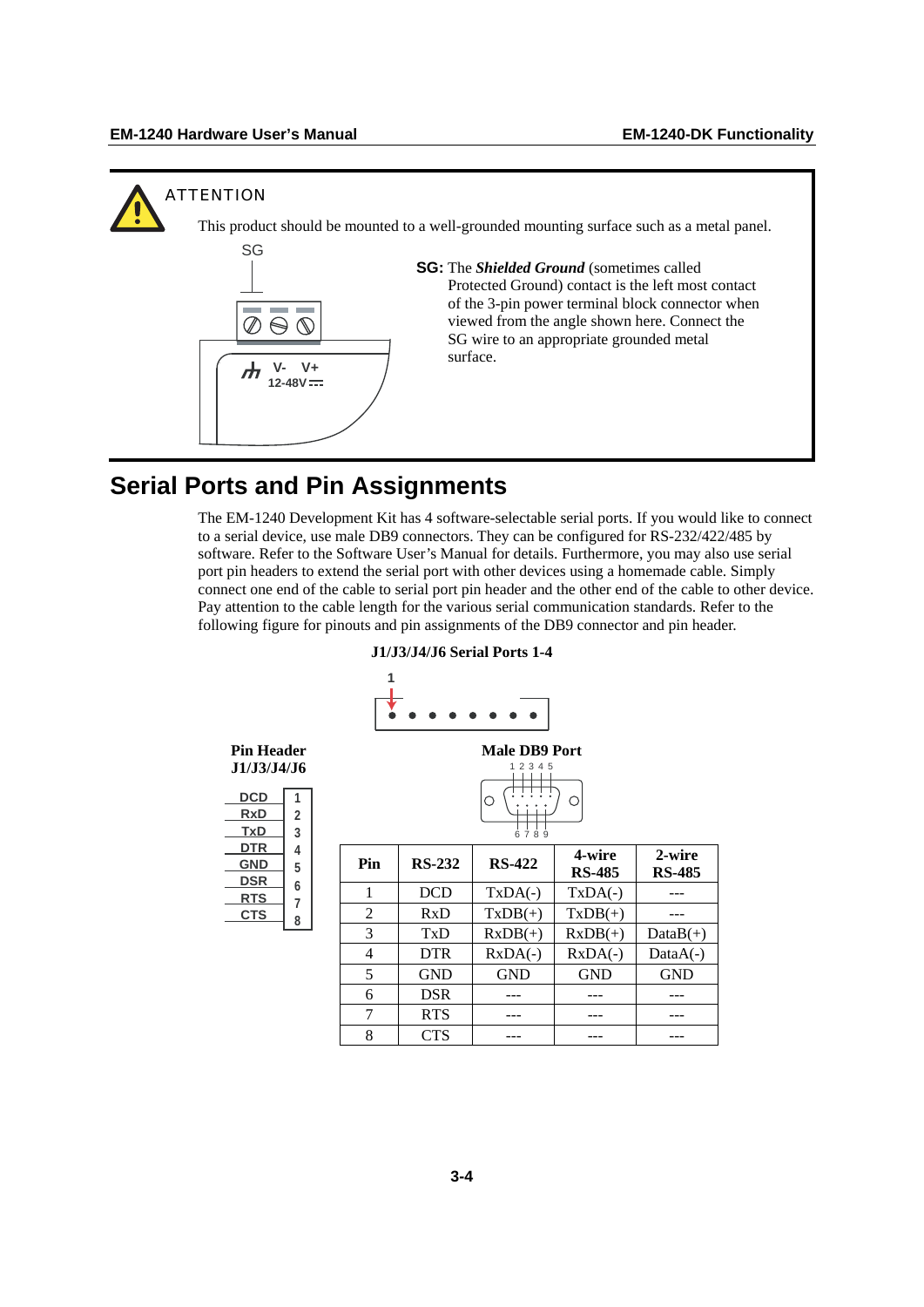### <span id="page-20-1"></span><span id="page-20-0"></span>**Consol e Ports and Pin Assignments**

may use the Pin header of the serial console port to extend the serial port to other devices. The pinouts of this RS-232 console port are the same as the standard serial port that was mentioned in the previous section. The serial console port on the EM-1240-DK is an RS-232 port with full modem signal. It is designed for serial console terminals, which can be used for local configuration. PPP is also supported to make it easy to set up a modem connection for long distance data transmission. You



## <span id="page-20-2"></span>**LAN Ports and Pin Assignments**

The EM-1240 Development Kit has two 10/100 Mbps LAN ports. Connect one end of the Ethernet cable to the Development Kit LAN port and the other end of the cable to the Ethernet network. The LAN ports use 8-pin RJ45 connectors. See the following figures for the pinouts.



### <span id="page-20-3"></span>**SD Soc ket**

the SD card first if you want to remove it. Note that the SD will not work if you enable the GPIO function. Refer to the section about the EM-1240's SD function to see a table that describes the SD ard interface. c The EM-1240 Development Kit provides an internal SD socket for storage expansion. It allows users to plug in a Secure Digital (SD) memory card compliant with the SD 1.0 standard for up to 1 GB of additional memory space. Plug the SD card into the socket directly and remember to press